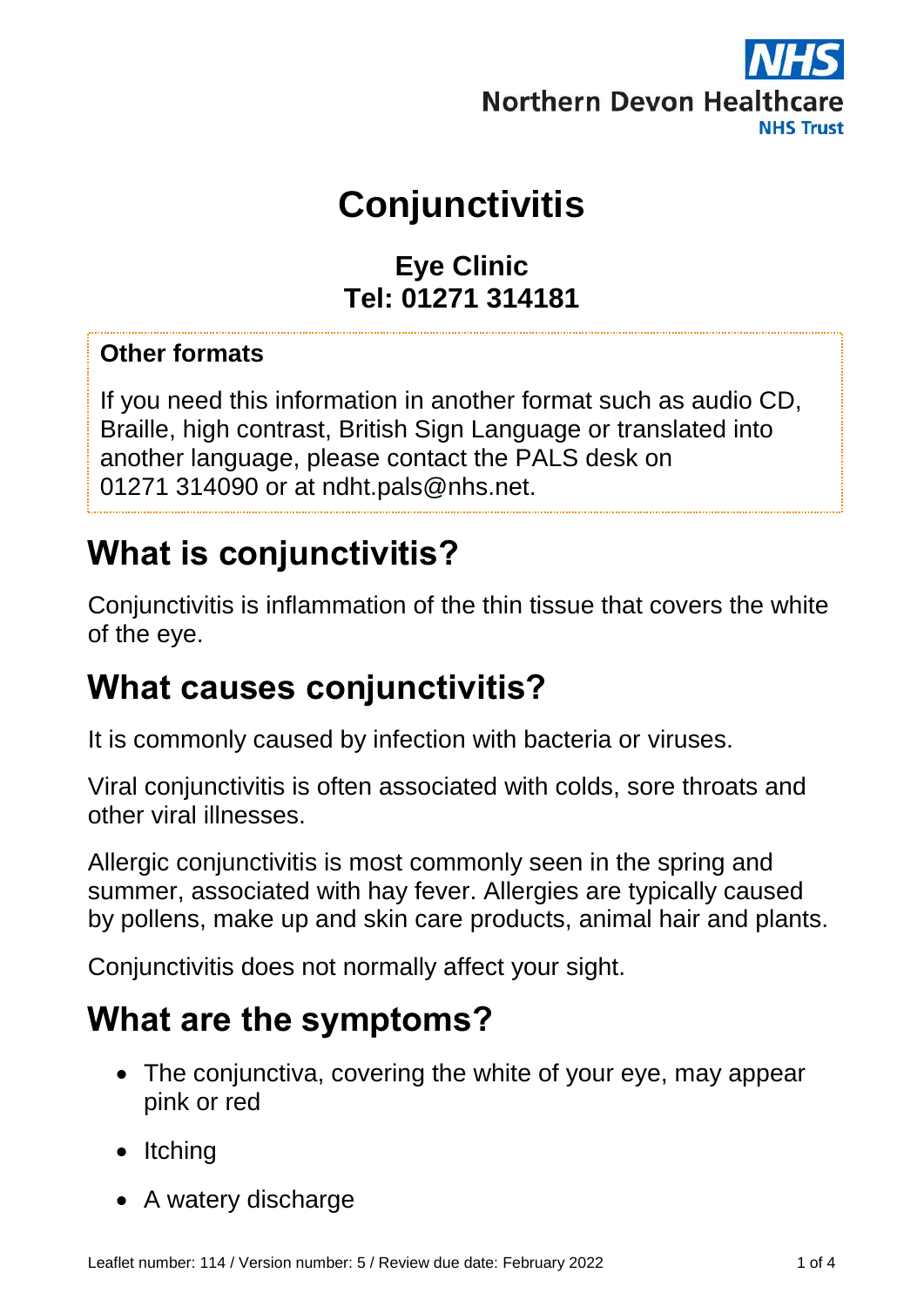- There may be a sticky discharge from the eye, in the morning your eyelids may be stuck together
- One or both eyes may be affected
- Your eye lids may be swollen
- A feeling of something in the eve

#### **How is it treated?**

This will depend on the cause of your conjunctivitis.

• Bacterial conjunctivitis

Treatment may be in the form of anti-biotic drops or ointment

Viral conjunctivitis

Unfortunately there are no drops or ointments to treat viral conjunctivitis. It will usually resolve on its own in two to three weeks. Occasionally, anti-biotic drops may be prescribed to treat secondary bacterial infections.

• Allergic conjunctivitis

Often allergic conjunctivitis will resolve on its own when there is no further contact with the source of the allergy.

Cold compresses are soothing and may help reduce the swelling resulting from the allergic response.

Anti-histamine drops or tablets may be prescribed.

#### **How to control infection**

It is important that viral or bacterial conjunctivitis does not spread to members of your family and friends.

*Allergic conjunctivitis is not infectious.*

To prevent the spread of infection it is important that you:

 Wash your hands before and after using your drops or ointment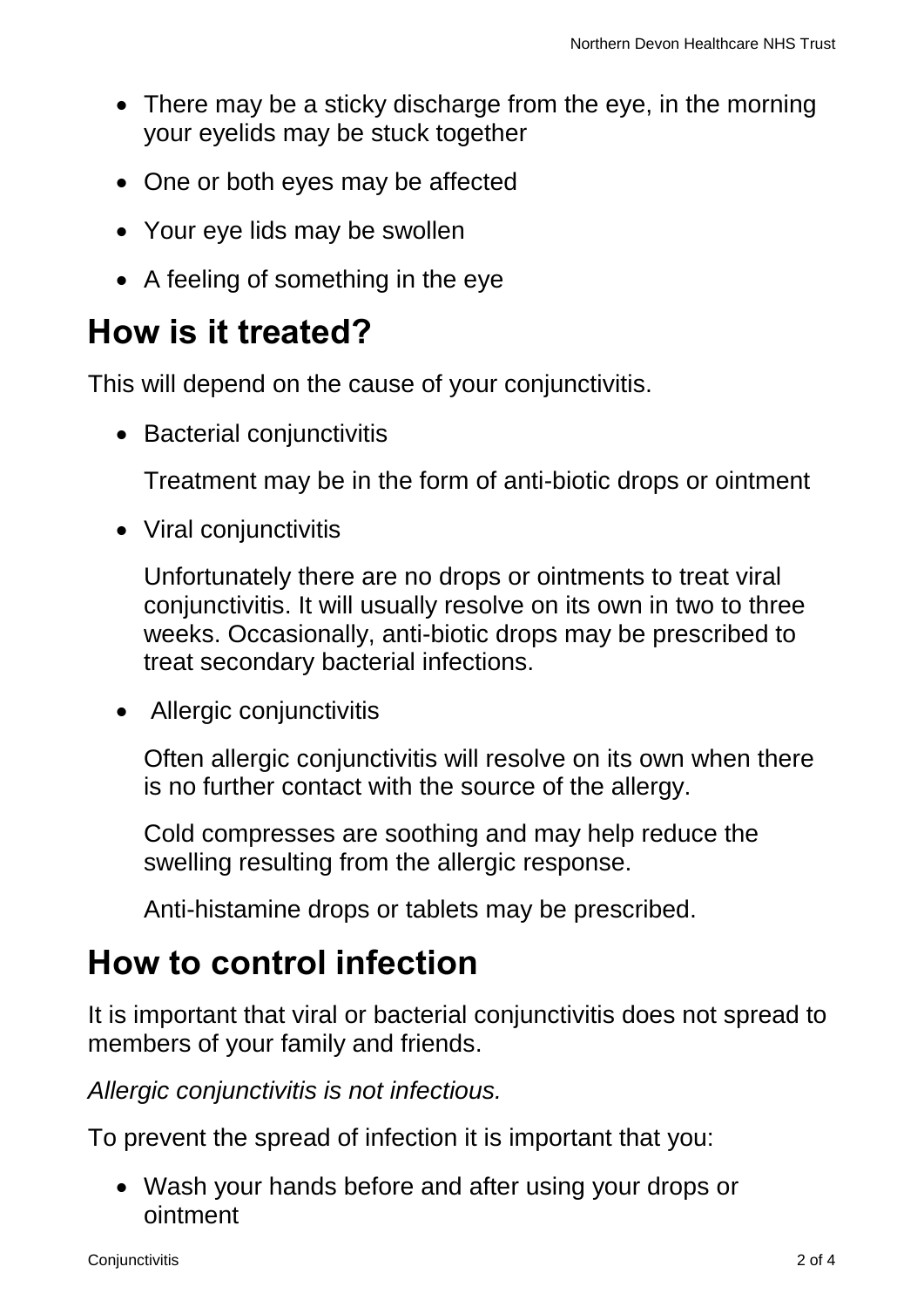- Use separate towels and face flannels
- Use paper tissues instead of cloth handkerchiefs when wiping your eyes and discard after use
- Do not wear an eyepad over the eye, as this will cause the infection to become worse

It is not advisable to go swimming with conjunctivitis.

**Always remove contact lenses until your conjunctivitis has resolved. Replace your lenses and case, or seek advice from your contact lens practitioner.**

## **How long does conjunctivitis last?**

Bacterial conjunctivitis when treated may resolve in 10-14 days

Viral conjunctivitis will resolve on its own usually within three weeks; however, it may take longer in some cases.

## **Further information**

If you have any questions or concerns please ask any member of the medical or nursing team or contact the Eye Clinic, Monday to Thursday 9am to 5pm, Friday 9am to 1pm.

Tel: 01271 314181

## **PALS**

The Patient Advice and Liaison Service (PALS) ensures that the NHS listens to patients, relatives, carers and friends, answers questions and resolves concerns as quickly as possible. If you have a query or concern call 01271 314090 or email ndht.pals@nhs.net. You can also visit the PALS and Information Centre in person at North Devon District Hospital, Barnstaple.